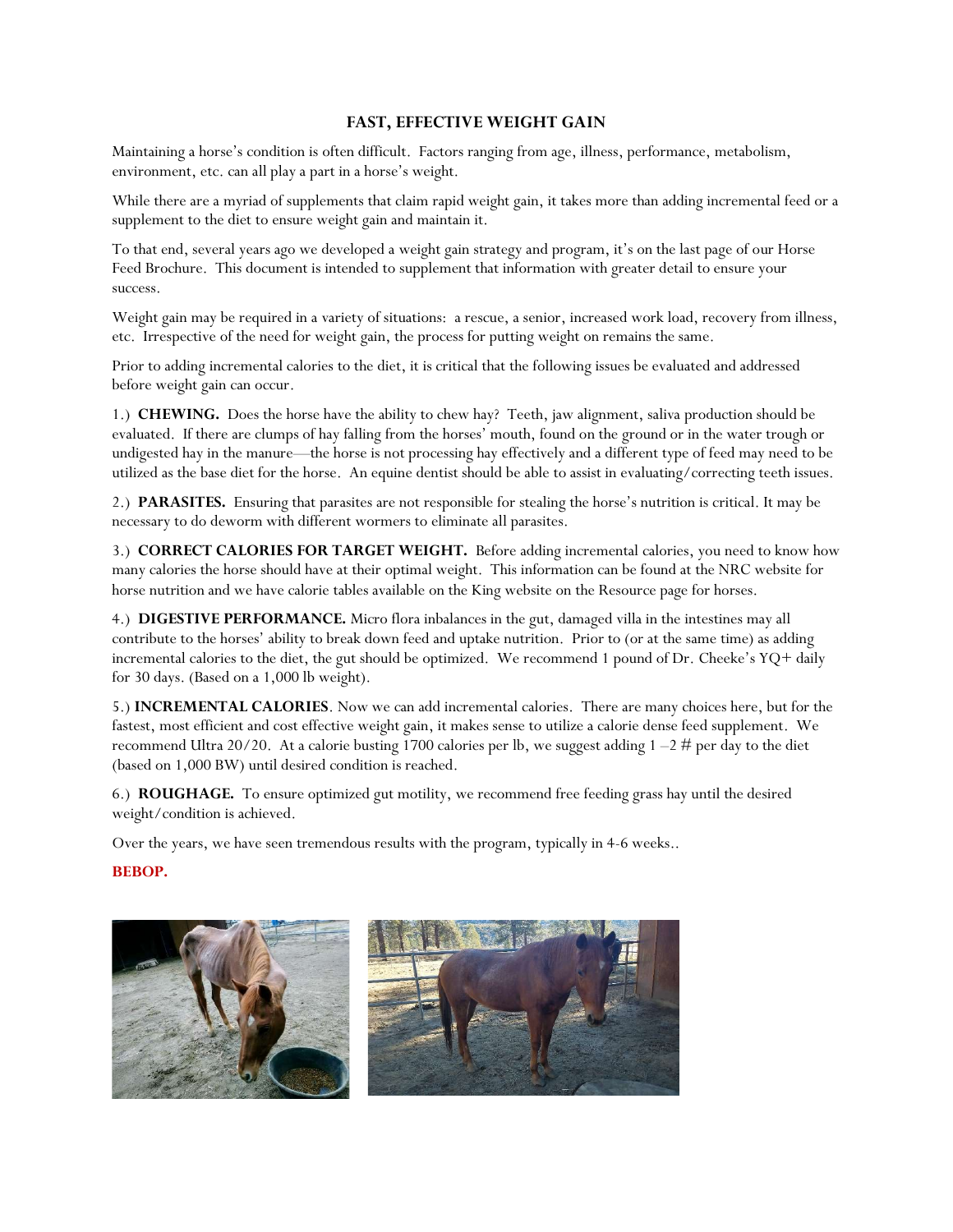## STORMY.